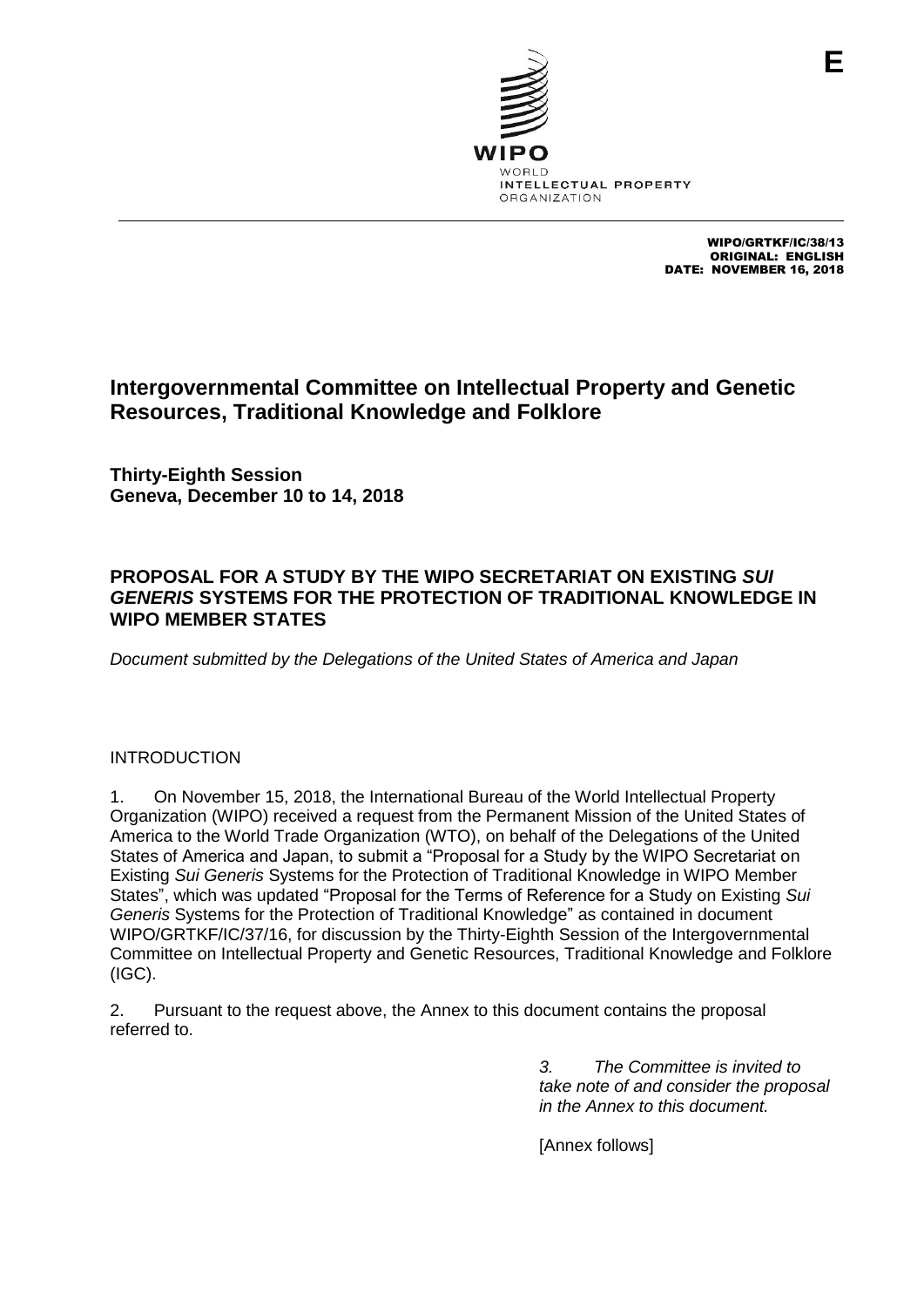## **PROPOSAL FOR A STUDY BY THE WIPO SECRETARIAT ON EXISTING** *SUI GENERIS* **SYSTEMS FOR THE PROTECTION OF TRADITIONAL KNOWLEDGE IN WIPO MEMBER STATES**

The World Intellectual Property Organization (WIPO)'s Intergovernmental Committee on Intellectual Property and Genetic Resources, Traditional Knowledge and Folklore (IGC) was established in 2000. The IGC has been discussing the protection of intellectual property and traditional knowledge, traditional cultural expressions and genetic resources since 2001.

The WIPO General Assembly has issued a mandate for 2018-2019 that the IGC "continue to expedite its work, with the objective of reaching an agreement on an international legal instrument(s), without prejudging the nature of outcome(s), relating to intellectual property which will ensure the balanced and effective protection of genetic resources (GRs), traditional knowledge (TK) and traditional cultural expressions (TCEs)." TK is an important component of the WIPO IGC negotiations, as the IGC has also been mandated to:

"build on the existing work carried out by the Committee, including text-based negotiations, with a primary focus on narrowing existing gaps and reaching a common understanding on core issues, including definitions, beneficiaries, subject matter, objectives, scope of protection, and what TK/TCEs subject matter is entitled to protection at an international level, including consideration of exceptions and limitations and the relationship with the public domain."

The sound working methods under the mandate are to include an evidence-based approach mentioned in paragraph (c) of the mandate, with particular reference to conducting and updating studies covering domestic legislation in paragraph (d).

These tasks facing the IGC involve balancing a complex set of issues that include responding to indigenous people(s)' and local communities' concerns over the unauthorized use of TK, especially in a commercial context, while allowing active exploitation of the TK by the originating community itself and also safeguarding the interests of industry, museums, archives, libraries and other stakeholders.

Over the past twenty years, a number of WIPO Members have introduced provisions into their national laws to protect TK. The IGC would benefit from a better understanding of the scope of these laws, the nature and effectiveness of their implementation, and their quantifiable impacts.

This proposal aims to build upon the body of work developed in the IGC and gather further information that will provide the IGC with a better understanding of *sui generis* systems for protecting TK. The proposal includes questions relating to the nature of these systems, the extent to which countries have implemented and enforced such laws and regulations, examples of how such laws and regulations have been applied, any quantifiable or other benefits that have been derived from these laws, whether these laws would apply to subject matter used by the public, and any exceptions and limitations that may apply.

With this in mind, we propose that the WIPO Secretariat invite those WIPO Members that have a *sui generis*, national law/s or regulation/s for the protection of TK to respond to the following questions:

- Please briefly explain your TK law/regulation, as currently written, and any protection that it provides.
	- $\circ$  Note If you provided this information previously in another WIPO document, a reference to the relevant sections of that document will suffice.
- What other rights, obligations or sanctions are provided under this law/regulation?